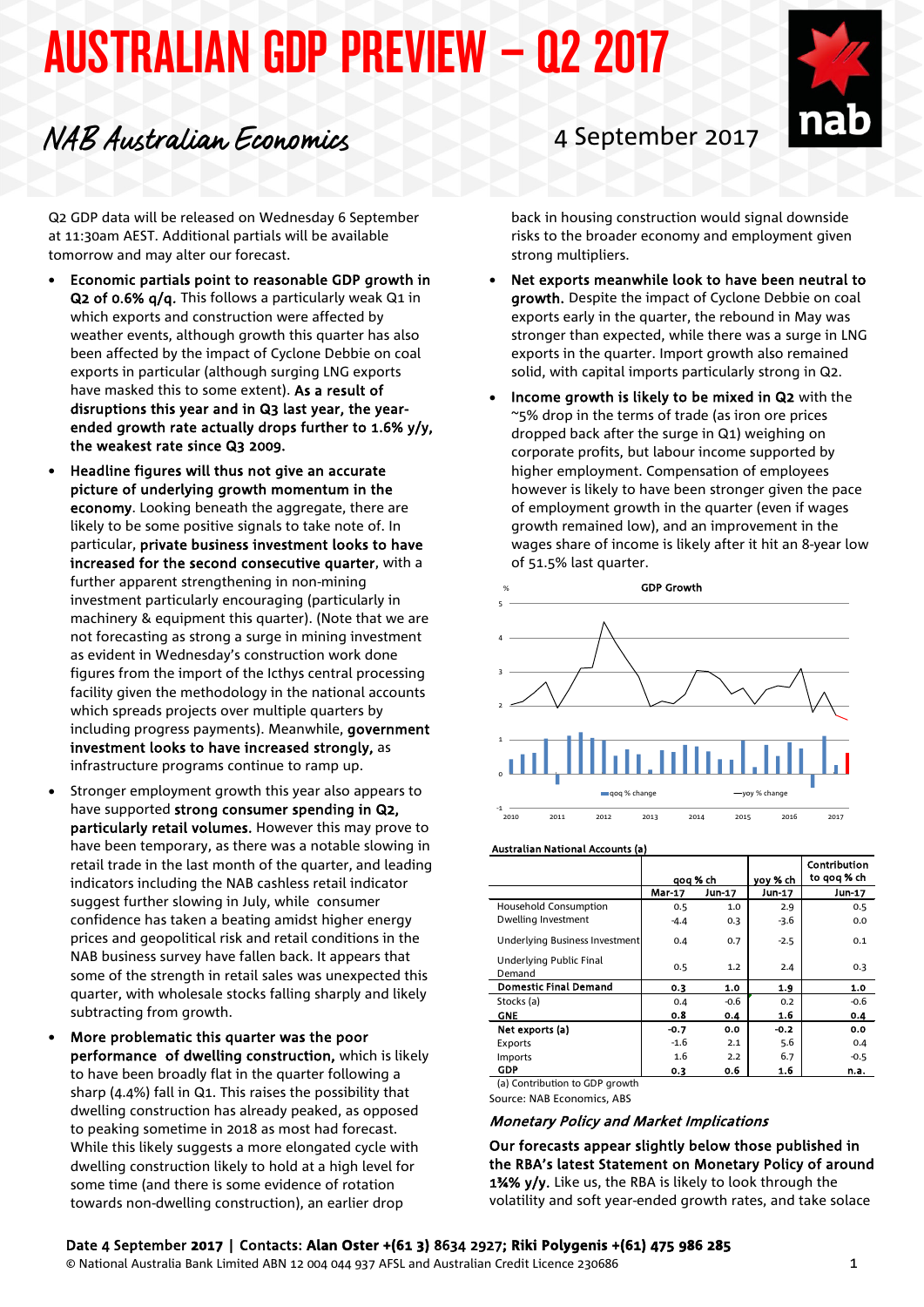in particular from the improvements in non-mining and government investment. The RBA will also be watching inflation, wages and unit labour cost measures closely for any evidence of a pickup. At this stage however, we expect the RBA to sit on its hands for some time – watching for any evidence that stronger employment this year will translate into stronger wages/inflation outcomes, while also scrutinising housing market data (both in terms of prices and construction) closely. The RBA retains a more optimistic view about the economic outlook than NAB Economics, expecting a strong recovery in household consumption – we see downside risks to this view amidst low wages growth, and remain more concerned about how the economy will fare as commodity prices, LNG exports and particularly dwelling construction turns down (be it this year or next year).

#### Rates

Against a bullish global bond backdrop, the Aussie market has been a notable underperformer across the curve over the last month, particularly against the US. OIS rates are fully pricing a 25bp rate hike by the end of 2018, the 3y yield is in the middle of a relatively tight one month range and the curve has flattened notably. Given the relative cheapening of Aussie front end rates, it will take a strong GDP print to add to this underperformance, in our view. NAB's +0.6% q/q, 1.6% y/y GDP forecast is below consensus for a 0.8% q/q,1.8% y/y outcome and if realised could add modest downward pressure to front end rates (although the market median may be revised down somewhat following weak inventories data today).

#### **Currency**

On the AUD, with market expectations for GDP currently ranged between 0.5% and 1.0%, it will likely take an outcome close to one or other of the range extremes to elicit much reaction. Thus our 0.6% forecast versus the 0.8% current consensus would, if correct, be expected to produce at least a modest intra-day negative reaction, with modest upside reaction on a 0.9-1.0% print. A sustained move higher or lower will likely require a print outside the 0.5-1.0% market range. Given current money market pricing, we'd judge there should be more AUD downside on weak numbers that challenge confidence in a 2018 RBA rate rise, than upside on strong data.

#### For more information, please contact

Alan Oster +61 3 8634 2927 Riki Polygenis +61 475 986 285 Rodrigo Catril +61 2 9237 1848 Alex Stanley +61 2 9295 1196